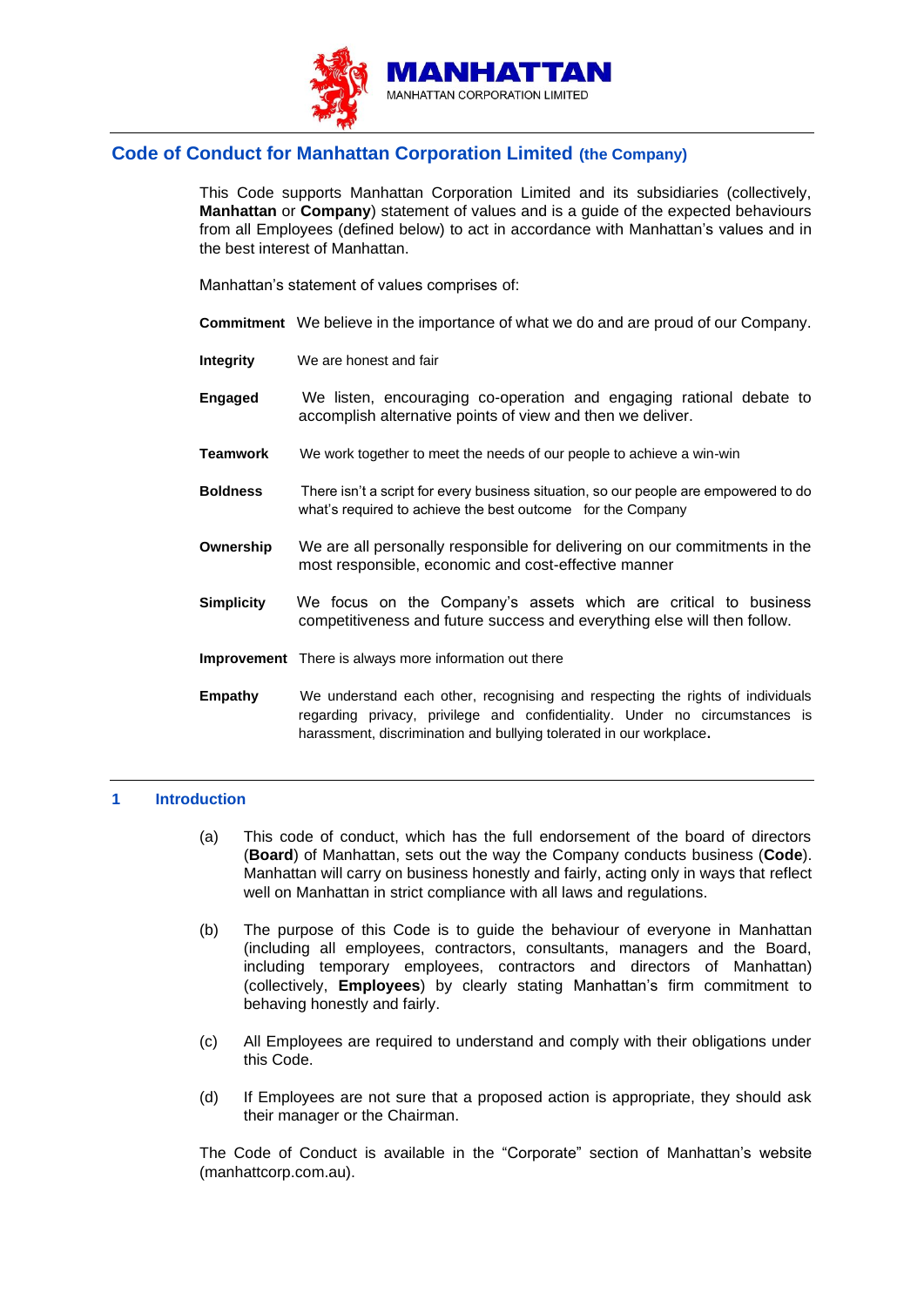## **2 Employee's responsibilities**

- (a) Each Employee is responsible for complying with this Code both in detail and in spirit. Everyone must:
	- (i) act in accordance with Manhattan's values and the best interests of Manhattan;
	- (ii) act with integrity being honest, ethical, fair and trustworthy in all business dealings and relationships;
	- (iii) comply with all laws and regulations that apply to Manhattan and its operations and avoid any illegal or unethical activity;
	- (iv) act ethically and responsibly;
	- (v) avoid conflicts between Manhattan's interests and personal interests;
	- (vi) treat fellow staff members with respect and not engage in bullying, harassment, discrimination or other forms of detrimental conduct;
	- (vii) deal with customers and suppliers fairly;
	- (viii) protect Manhattan's business assets;
	- (ix) not take advantage of the property or information of Manhattan or its customers for personal gain or to cause detriment to Manhattan or its customers;
	- (x) not take advantage of their position or the opportunities arising therefrom for personal gain; and
	- (xi) report breaches of this Code to an appropriate person in Manhattan as set out in section 18 of the Code.
- (b) It is the responsibility of all of Manhattan's people, including managers and other leaders, to ensure ethical conduct is recognised and valued throughout Manhattan.

# **3 Responsibility and accountability of the Board and Managers**

The Board is responsible for the contents of the Code and its periodic updating. The directors and managers at all levels of Manhattan are responsible for ensuring that all Employees understand and follow this Code.

## **4 Consultants' responsibilities**

Individuals or organisations contracting to, consulting for, or representing Manhattan, or both, must comply with this Code in the same way as Manhattan employees and where possible, Manhattan should try to provide a copy of the relevant Manhattan policies to them.

## **5 Compliance with law**

(a) Manhattan will only conduct business by lawful and ethical means. Legal responsibilities change and Employees at all levels must keep themselves informed and comply with all legal responsibilities.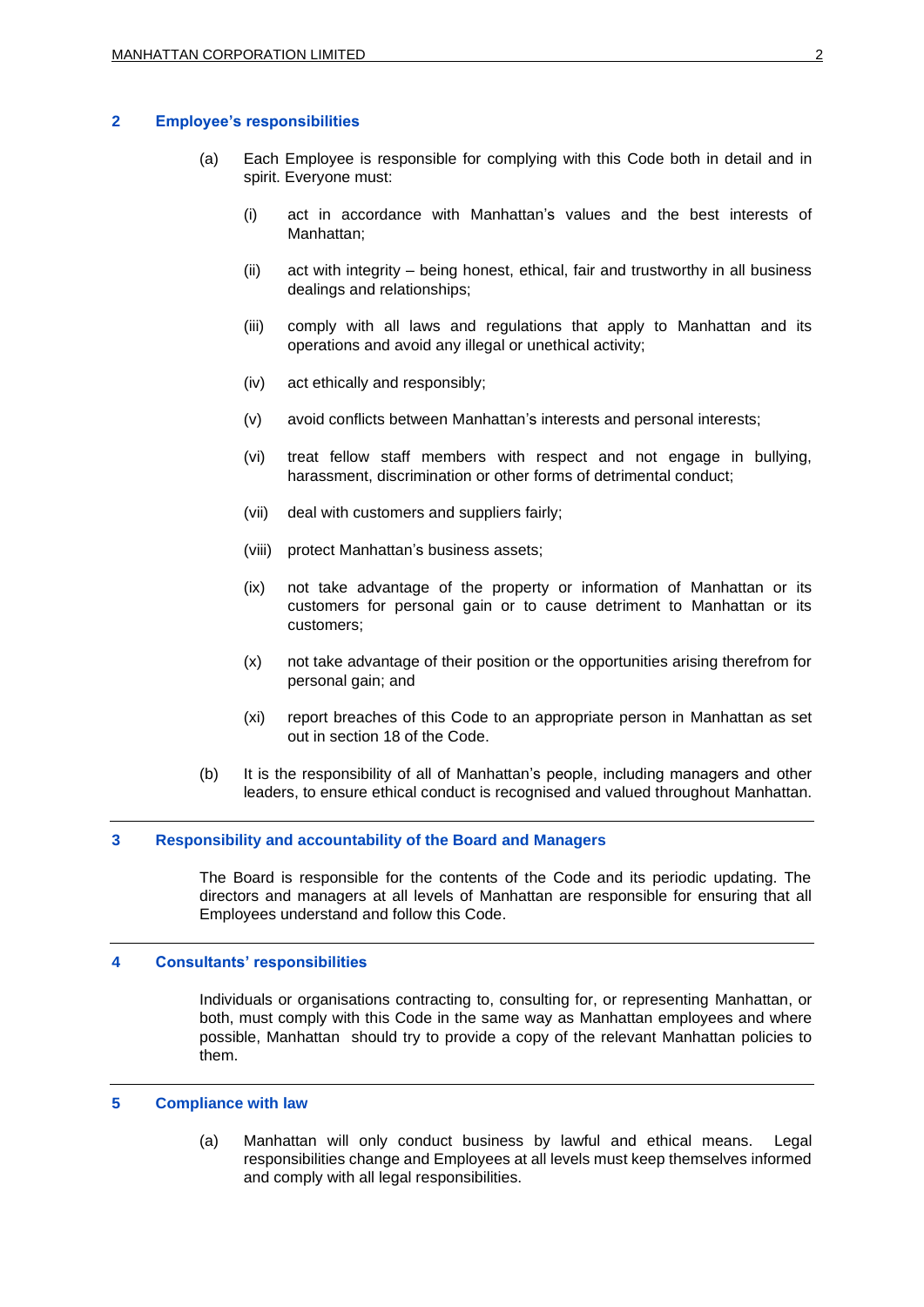- (b) Depending on their individual responsibilities, Employees must be familiar with corporate, competition and consumer, taxation, employment, work health and safety, equal opportunity and discrimination, privacy and environmental laws and regulations as well any of Manhattan's internal policies in relation to such matters.
- (c) All Employees have an obligation to understand and work within these requirements. If Employees do not understand their responsibilities and Manhattan's obligations, they must seek guidance from their manager or the Chairman.

## **6 Avoiding conflicts of interest**

- (a) Employees must avoid any situations involving divided loyalty or a conflict between their personal interests and those of Manhattan. Employees faced with conflicting interests must report it to their manager or the Chairman.
- (b) In particular:
	- (i) Employees and any organisation in which they or their family have a significant interest must not compete with, or have business dealings with Manhattan;
	- (ii) Employees must not work or consult for, or have any other key role in, an outside business organisation which has dealings with Manhattan or is a competitor of Manhattan;
	- (iii) Employees must not enter into any arrangement or participate in any activity that conflicts with Manhattan's best interests or is likely to negatively affect Manhattan's reputation;
	- (iv) Employees must not use Manhattan's assets for any purpose other than for Manhattan's business purposes or interests;
	- (v) Employees must not make improper use of their employment with Manhattan, their position or role in Manhattan, or information obtained because of their position, to gain an advantage for themselves or anyone else, to Manhattan's detriment; and
	- (vi) Employees must not buy or sell shares in Manhattan or any other companies at any time when they are aware of price sensitive information about Manhattan, which has not been disclosed to the Australian Securities Exchange (**ASX**). All Employees must read and follow the Manhattan Securities Trading Policy.

## **7 Potential takeovers, acquisitions or other "change of control" transactions**

- (a) Employees must be particularly careful to avoid conflicts of interest and the improper disclosure of confidential information in the case of an approach by a third party ("potential bidder") in relation to the proposed acquisition of the shares in, or any of the businesses of, Manhattan. Such an approach might be made informally (for example by enquiry or overture) and/or through an intermediary or advisor to the potential bidder and may involve discussions about the employee's potential role in a future merged group.
- (b) The Board must be immediately informed of any approach (no matter what the form of the approach) and will establish protocols for Manhattan's response to the approach.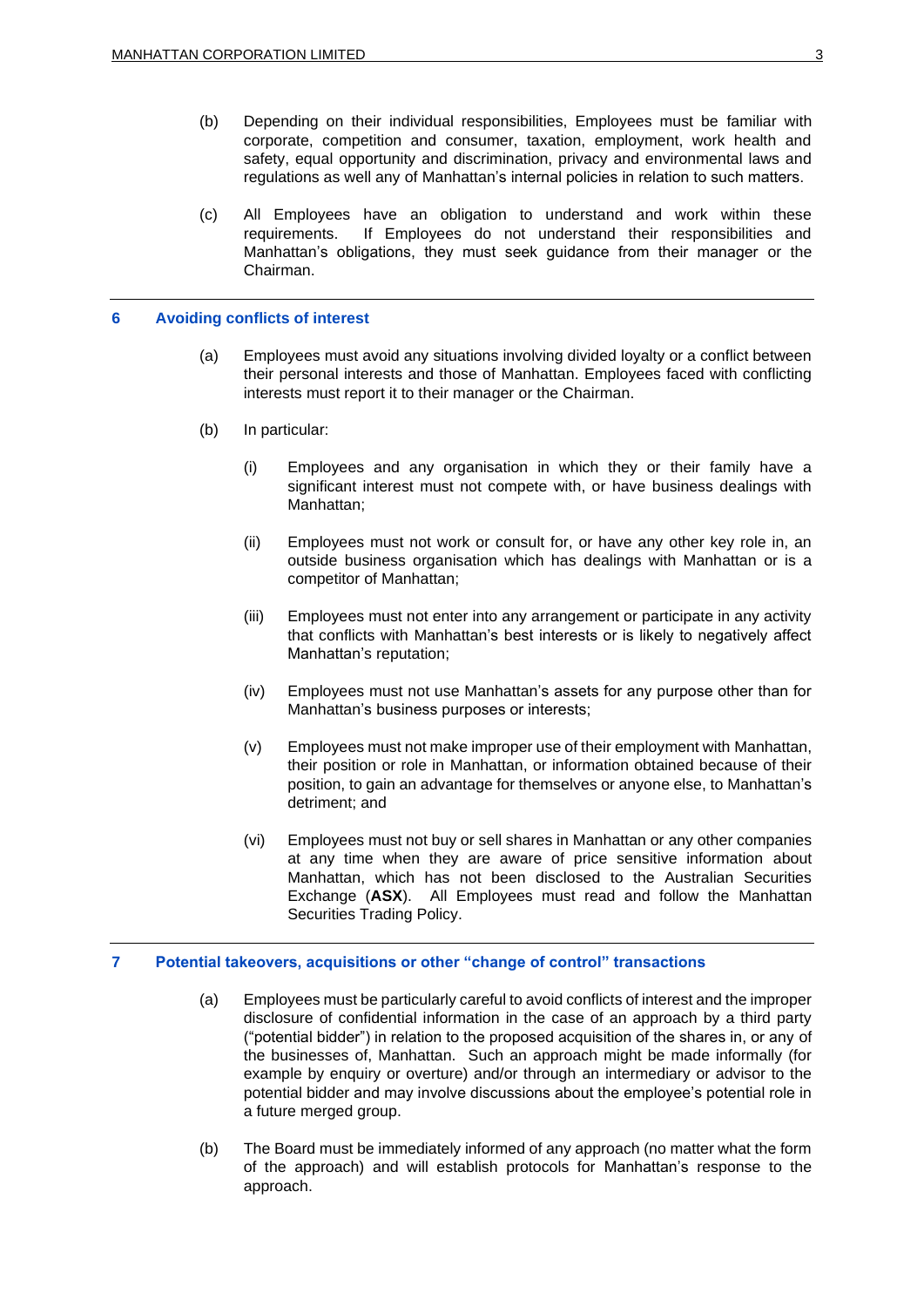- (c) Any Employee who is approached (even informally) by or on behalf of a potential bidder must:
	- (i) immediately notify his or her manager or Chairman of the approach, including the details of any inducement or incentive offered to that Employee or any other Employee;
	- (ii) cease communications with the potential bidder until communication protocols are established and then only if so authorised under those protocols;
	- (iii) not provide any corporate information to anyone without the express approval of the Board or the Board's representative and then only on terms approved by the Board; and
	- (iv) ensure that the approach is not discussed with customers, suppliers or other Employees unless specifically authorised by the Board and then only on terms approved by the Board (which must take into account Manhattan's continuous disclosure obligations, amongst other things).

## **8 Outside memberships, directorships, employment and public office**

- (a) Manhattan supports involvement of its employees in community activities and professional organisations. However, outside employment or activity must not conflict with an Employee's ability to properly perform their work for Manhattan, nor create a conflict (or the appearance of a conflict) of interest.
- (b) Before accepting outside employment or a position on the board of directors of another company or non-profit organisation, you must carefully evaluate whether the position could cause, or appear to cause, a conflict of interest. If there is any question, consult your manager or Chairman.
- (c) You must obtain prior written consent from your manager or Chairman where the proposed employment or position relates to an outside organisation that has or seeks to have a business relationship with Manhattan company or competes with services provided by Manhattan.
- (d) You may accept public office or serve on a public body in your individual private capacity, but not as a representative of Manhattan. If such public office would require time away from work, you must comply with Manhattan's polices regarding leave of absence and absenteeism.

## **9 Protection and proper use of Manhattan's assets**

- (a) All Employees must use their best efforts to protect Manhattan's assets and other resources including plant, equipment, and other valuable property including confidential information and intellectual property such as trademarks, registered designs and copyrighted material, from loss, theft and unauthorised use.
- (b) The use of Manhattan time, materials, or facilities for purposes not directly related to company business, or the removal or borrowing of company property without permission is prohibited. Incidental personal use of such company resources as computers, phones, faxes, copiers and internet access is permitted in accordance with Manhattan's IT policies, but Employees must ensure that Manhattan's interests are not harmed.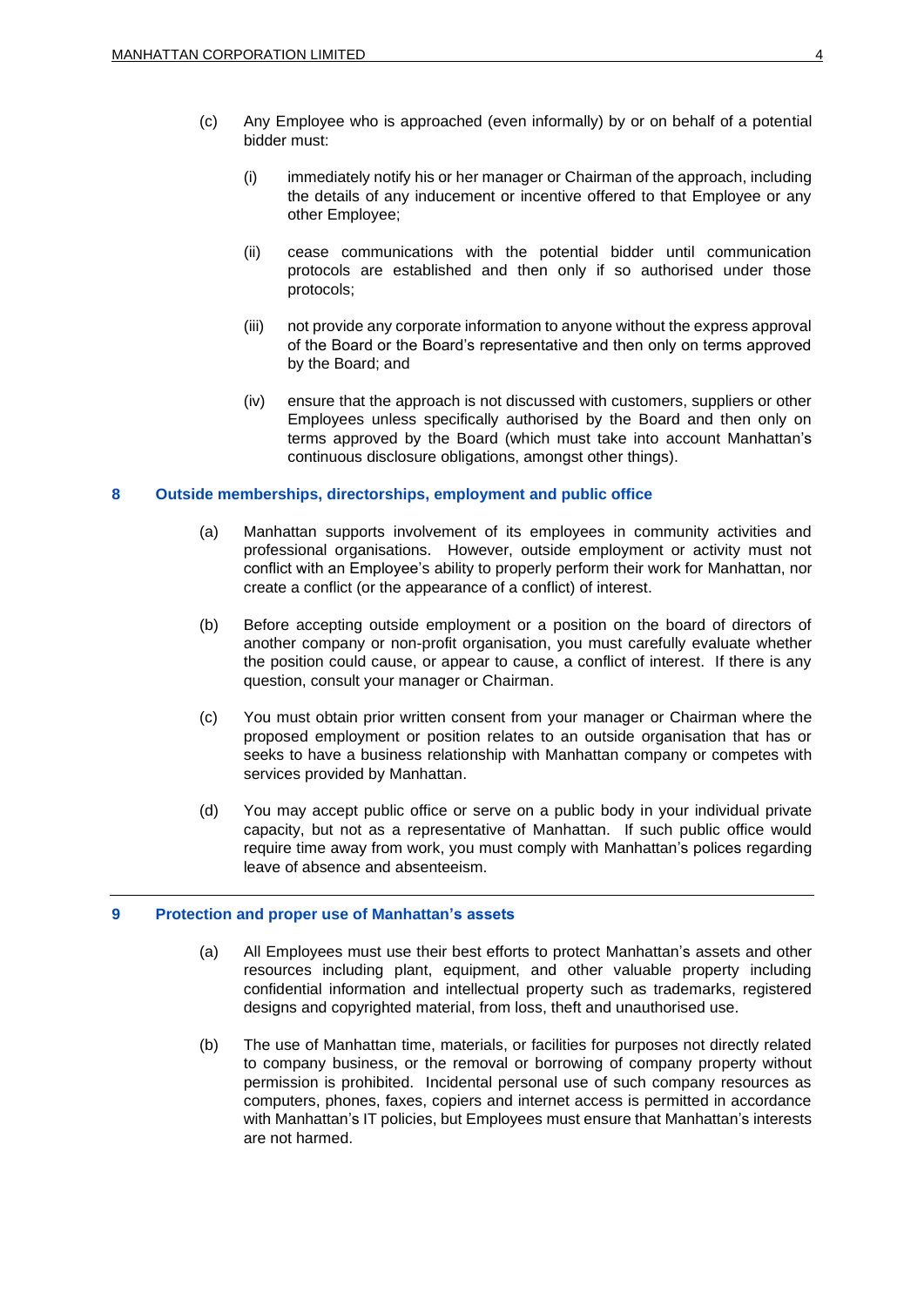# **10 Protecting confidential information**

- (a) Information that Manhattan considers private and that is not generally available outside Manhattan, which may include information of third parties to which Manhattan has access (**Confidential Information**) and information that Manhattan owns, develops, pays to have developed or to which it has an exclusive right (**Proprietary Information**) must be treated by Manhattan employees as follows:
	- (i) Employees must ensure that they do not disclose any Confidential Information or Proprietary Information to any third party or other Employee who does not have a valid business reason for receiving that information, unless:
		- (A) allowed or required under relevant laws or regulation; or
		- (B) agreed by the person or organisation whose information it is; and
	- (ii) if Confidential Information or Proprietary Information is required to be provided to third parties or other Employees for valid business purposes, Employees must:
		- (A) take adequate precautions to seek to ensure that information is only used for those purposes for which it is provided and it is not misused or disseminated to Manhattan's detriment; and
		- (B) take steps to ensure that the information is returned or destroyed when the purpose is complete.
- (b) These obligations continue to apply to Employees after their employment or engagement ceases.
- (c) If you are unsure whether information is of a confidential or proprietary nature, seek advice from your manager or Chairman before disclosure.

# **11 Control of information**

- (a) Employees must:
	- (i) return all Manhattan property including any documents or confidential information, on termination or on the request of Manhattan or its representative; and
	- (ii) if requested by Manhattan or its representative, destroy or delete any confidential information stored in electronic, magnetic or optical form so that it cannot be retrieved or reconstructed.
- (b) Employees must not make improper disclosure, including inadvertent or careless disclosure, of business strategies and plans, special methods of operation and other information that is confidential to or of competitive value to Manhattan.

# **12 Public communications and disclosures**

(a) Media statements, responses to questions from any journalist, investor, stockbroker or financial analyst and official announcements may only be made by persons authorised in accordance with the Disclosure Policy. If you receive a request for information and you are not authorised to respond to the enquiry, refer the request to the appropriate person. Unless the Chief Executive Officer has given prior written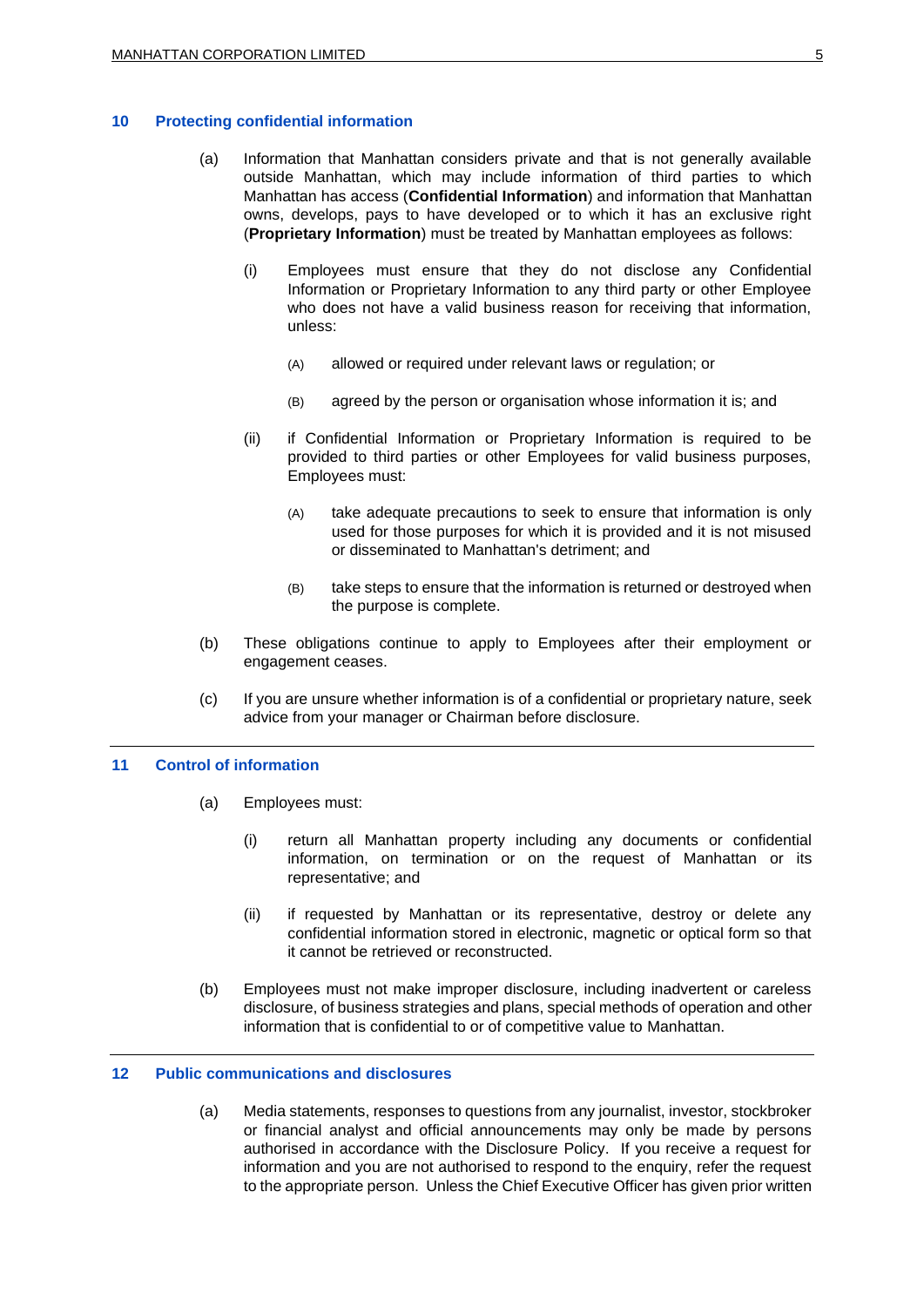consent, Employees and associated parties must not participate in public forum communications or discussions (including internet-based forums and social media) where the subject matter is related to Manhattan, its competitors or any industry in which Manhattan operates.

- (b) Manhattan has adopted the Disclosure Policy as a means of ensuring compliance with its disclosure and communication obligations under the *Corporations Act 2001 (Cth)* and the ASX Listing Rules. The aim of the Manhattan Disclosure Policy is to keep the market fully informed of information that may have a material effect on the price or value of Manhattan's securities, and to correct any material mistake or misinformation in the market.
- (c) Employees should ensure that they are aware of the requirements of the Disclosure Policy and, if it applies to them, they must act in accordance with the policy.

## **13 Gifts, gratuities and entertainment**

- (a) Manhattan does not permit or tolerate giving or taking bribes, kickbacks or gratuities or any other payments or promises for favourable treatment or as an inducement for doing business. However, Manhattan allows the acceptance of token gifts and entertainment provided they are appropriate to the intended business purpose and consistent with local business practice and laws.
- (b) Employees should not seek to gain special advantage for Manhattan or themselves through the use of business gifts, favours or entertainment, if it could create even the appearance of impropriety. Business entertainment should be moderately scaled and clearly for business purposes. Gifts and entertainment should not be offered to a customer or supplier whose organisation does not allow this.
- (c) Employees may accept or give gifts, favours, or entertainment only if permitted to do so by Manhattan's Anti-Bribery and Corruption Policy which outlines Manhattan's policies relating to gifts, favours and entertainment.
- (d) If Employees have any doubts about whether a gift or benefit complies with this Code or Manhattan's Anti-Bribery and Corruption Policy, they should promptly discuss it with their manager or Chairman.

## **14 Integrity in financial reporting**

- (a) Manhattan is committed to providing accurate, timely and clearly understandable disclosures in reports on its results to shareholders, the Australian Securities Exchange, Australian Securities and Investments Commission and other regulators.
- (b) Employees responsible for the preparation of such reports are responsible for the integrity of the information contained in, or which forms the basis, such reports and are expected to exercise the highest standard of care in preparing materials for public communications.

Those reports and communications should:

- (i) comply with all applicable legal requirements and accounting standards;
- (ii) fairly and accurately reflect the transactions or occurrences to which they relate;
- (iii) not contain any false or intentionally misleading information, nor intentionally misclassify information; and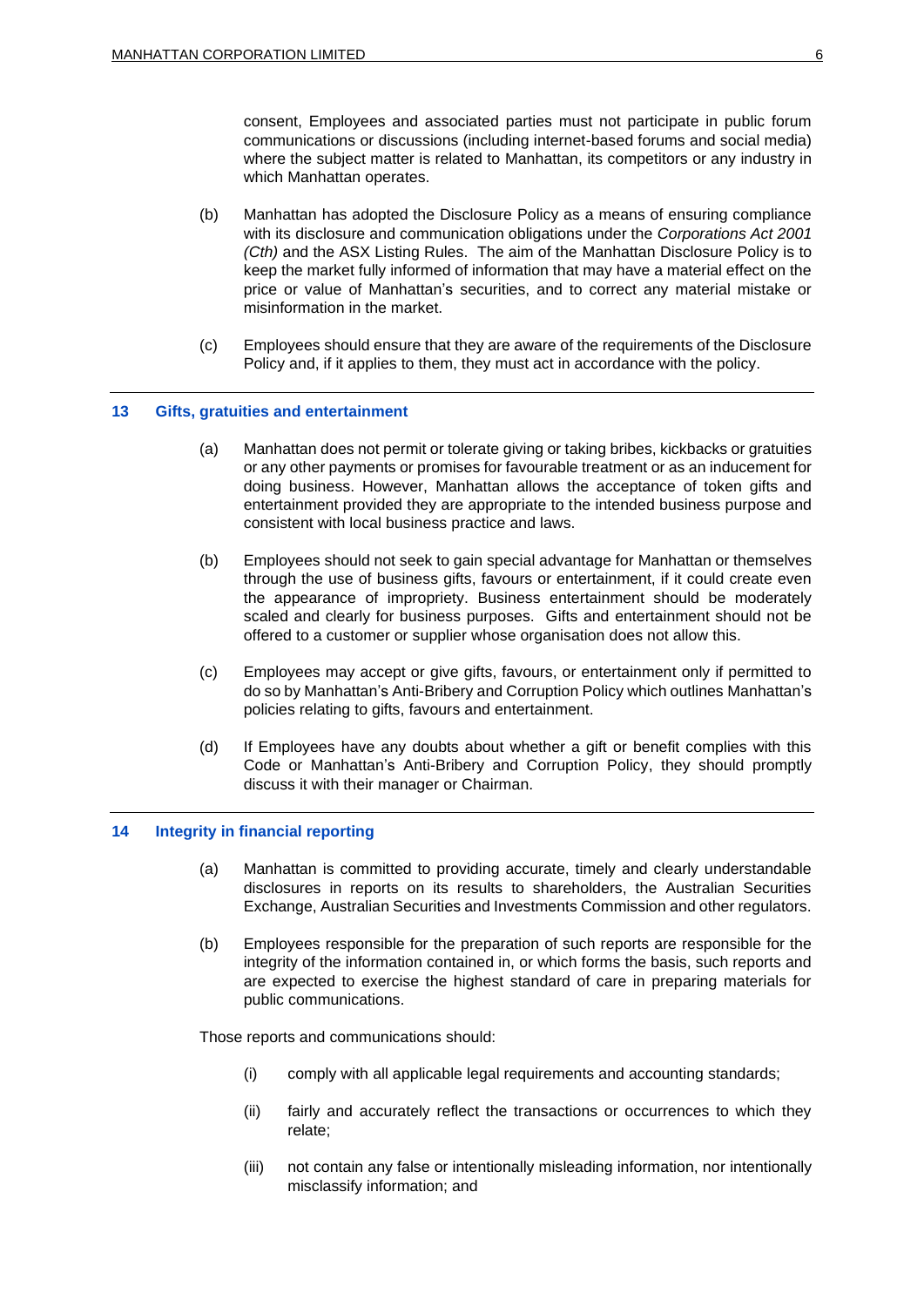- (iv) be in reasonable detail and recorded in the proper account and in the proper accounting period.
- (c) All material financial information and disclosure must be accurately represented in Manhattan's accounts. No information may be concealed by Employees from either Manhattan's internal or external auditors. No Employee may take any action to influence, coerce, manipulate or mislead Manhattan's external auditors in order to produce misleading financial statements.

## **15 Responsibility to individuals**

- (a) Manhattan is committed to the fair and equal treatment of all its Employees and abides by the employment laws of the countries in which it operates. Employees and candidates for employment or engagement shall be judged on the basis of their behaviour and qualifications to carry out their job without regard to race, gender, religion, sexual orientation, disability, age, marital status or political belief or any other aspect protected by law.
- (b) Manhattan does not tolerate discrimination, including sexual, physical or verbal harassment or other demeaning behaviour against any individual or group of people.
- (c) Manhattan does not tolerate bullying, violence or threats of violence.
- (d) Employees are required to adhere to any Manhattan policies relating to the treatment of others.

## **16 Acting responsibly with customers, suppliers, competitors and others**

- (a) Employees dealing with customers, suppliers, partners, competitors and other third parties must engage with such persons fairly, ethically, honestly and respectfully and in compliance with applicable laws and Manhattan policies. In particular:
	- (i) Employees must be fair, honest and open in all business dealings;
	- (ii) Employees must not misrepresent Manhattan products, services or prices and must not make false claims about those of Manhattan's competitors;
	- (iii) purchasing decisions must be based on such commercially competitive factors as quality, price, reputation and reliability and a supplier's level of service; and
	- (iv) Employees must respect confidential information that is obtained through the business relationships.
- (b) If another Employee or outside party suggests acting in a manner contrary to the above, this must be immediately reported to your manager or Chairman.

## **17 Legal actions**

- (a) Any actual, proposed or potential legal action against Manhattan or Employees must be notified to your manager or Chairman as soon as becoming aware of such an action.
- (b) Any actual, proposed or potential legal action by Manhattan or Employees on behalf of Manhattan against another party must be approved in advance by the Chief Executive Officer.